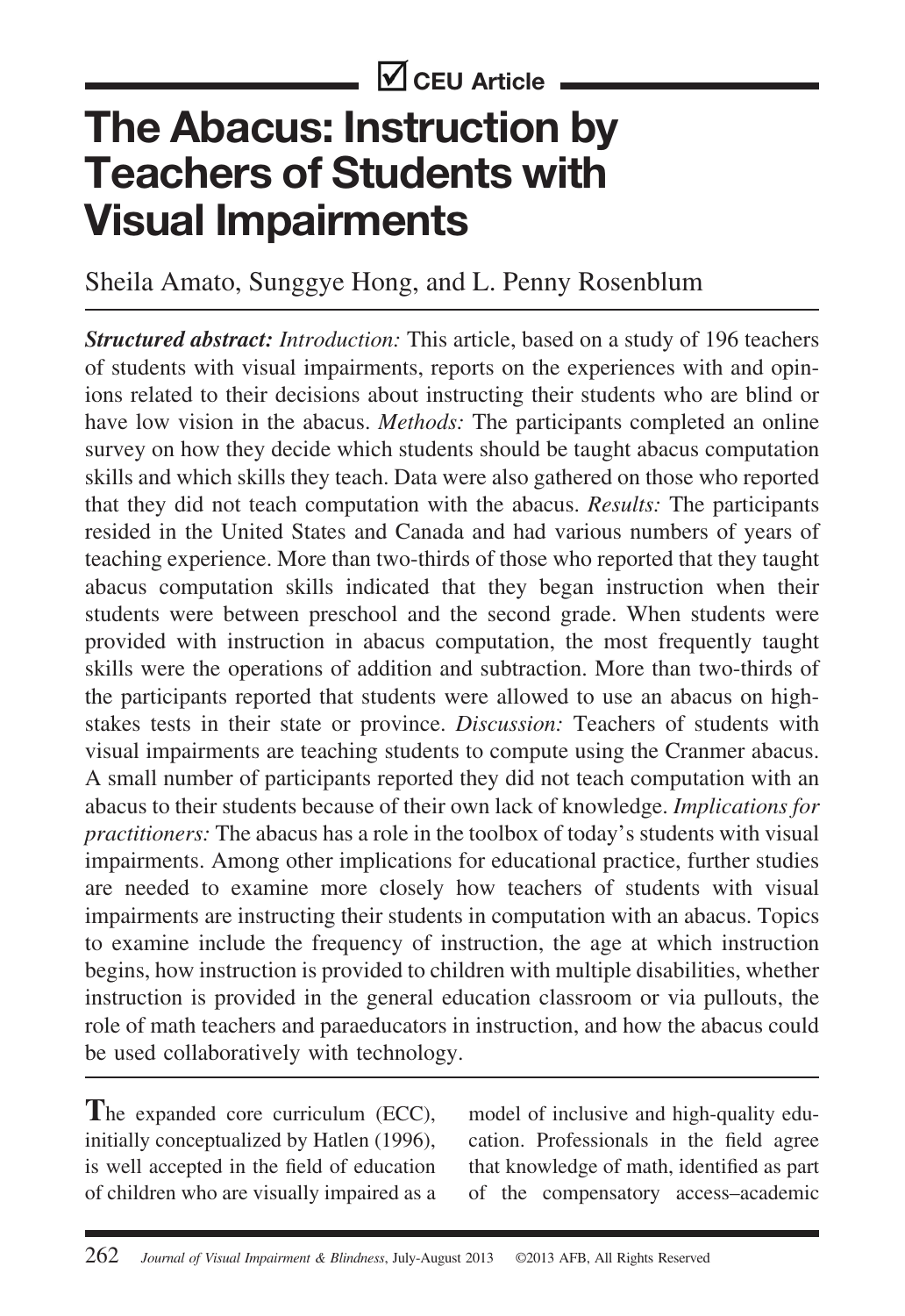

skills area of the ECC, is essential for children who are visually impaired. It is well established that children who are visually impaired should learn math skills at the same level as their sighted peers (Tindell, 2006). Yet, the curricular area of math for these students has received little research attention (DeMario, Lang, & Lian, 1998; Lohmeier, 2008). A case in point is the fact that only two studies in the past decade, one by Wolffe and colleagues (2002) and the other by Rule, Stefanich, Boody, and Peiffer (2011), examined the role of teachers of students with visual impairments in delivering services to their students. In neither study did the authors mention the abacus as a tool used by students with visual impairments.

Despite the dearth of studies in this area, some professionals in the field believe in the value of the abacus for use by those with visual impairments. For example, Millaway (2001, p. 1) stated: "The Cranmer Abacus is generally regarded by special educators as the best all-around computing device available to blind students. Therefore, teachers of the visually impaired must be prepared to provide instruction to their students on the use of the Cranmer Abacus." *Braille Mathematics Standards* (California Department of Education, 2006) specifies graded-level math competencies that recognize the importance of the abacus for children with visual impairments. Kapperman, Heinze,

**EARN CEUS ONLINE** by answering questions on this article. For more information, visit: <http://jvib.org/CEUs>.

and Sticken (1997) noted that the abacus is useful because of its speed, accuracy, portability, and flexibility. According to Kapperman, Heinze, and Sticken (2000), abacus users benefit from the ability to manipulate the beads concretely, which ultimately leads to a greater understanding of numbers than would be gained from use of a calculator. Whether a student receives or does not receive instruction in computation using an abacus is often dependent on the attitude of the teacher of students with visual impairments. "A teacher's competence and attitude have a great impact on a student's potential for success with the Cranmer Abacus. Therefore, a teacher must be skilled in the use of the Cranmer Abacus, convey a positive attitude toward it, and demonstrate its relevance to the student" (Kapperman et al., 2000, p. 385). Children must also be given opportunities to use an abacus within the general education classroom (Culpepper, 2001) and be taught in an educational environment in which the abacus is viewed positively (Kapperman et al., 1997; Lohmeier, 2008).

As part of a larger study, approved by the Institutional Review Board at the University of Arizona, data for this study were gathered about the experiences of teachers of students with visual impairments in teaching computation with an abacus to their students. Topics for which data were gathered included the age at which instruction began, criteria for determining if abacus instruction was appropriate for a student, and the abacus skills taught to the students. Data were also gathered from teachers who reported that they do not teach computation with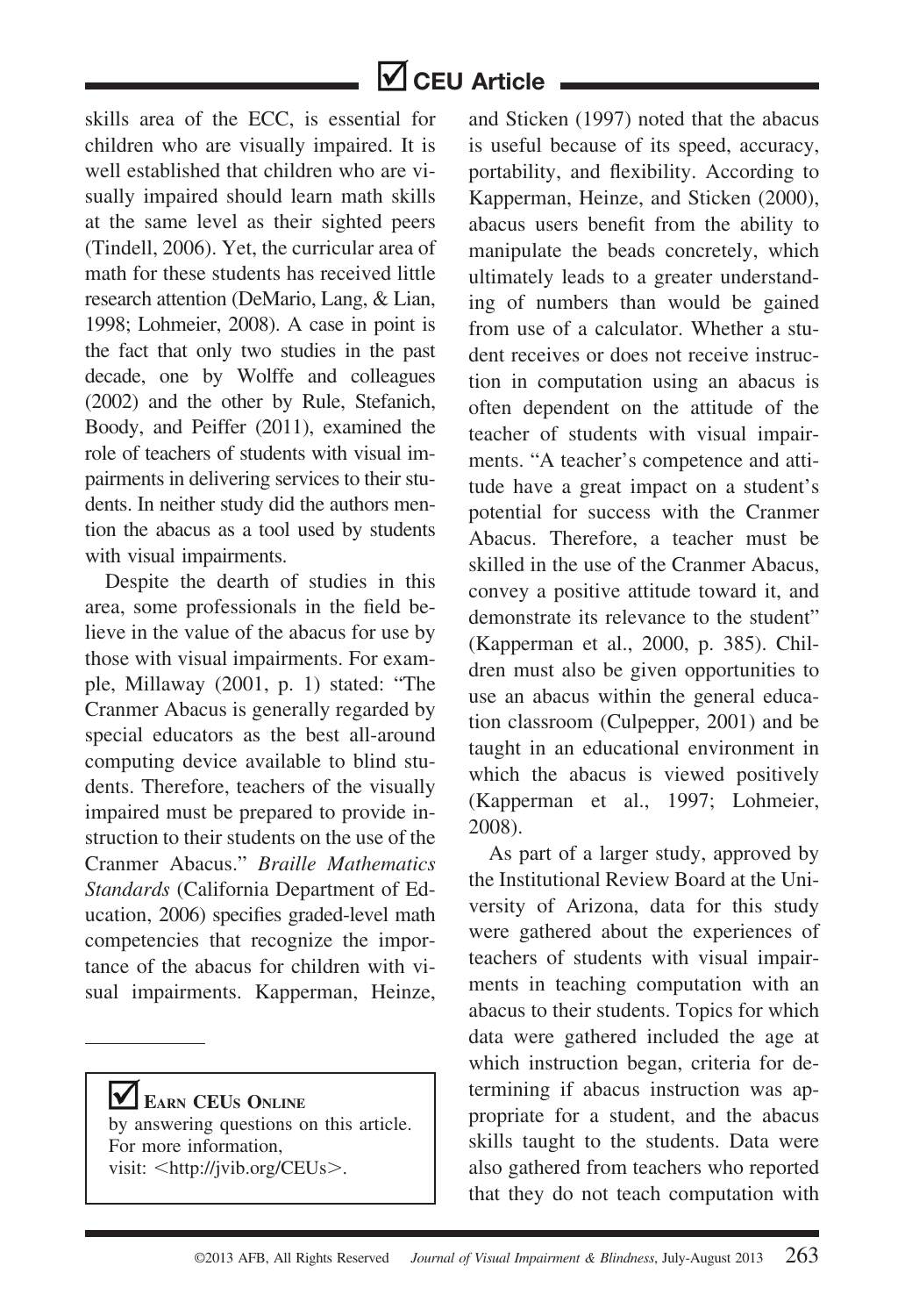

an abacus to students with visual impairments in an attempt to learn how and why these teachers decided not to provide this instruction.

### **Methods**

#### **INSTRUMENT**

The survey gathered demographic data on the participants through eight questions (such as age, gender, and number of years employed as a teacher of students with visual impairments). The participants were then asked to respond to an online survey that was developed to gather data on how the participants were prepared to use an abacus for computation; their attitudes toward the effectiveness of the abacus as a computational tool for students who are visually impaired; whether they teach computation with an abacus to their students; and, if so, which skills they teach. Information on the first two areas of the survey is reported in Rosenblum, Hong, and Amato (2013), which contains a detailed description of the survey instrument.

### **RECRUITMENT**

The study was advertised on national electronic bulletin boards in the field of visual impairment. We also contacted individuals we knew who had completed their university preparation at one of the universities at which we currently or previously taught who might not be participants in national or local professional online networks.

### **Results**

A total of 196 individuals completed the survey. This section reports the data gathered from the participants about their experiences teaching the abacus to students who are visually impaired. Not all the

participants completed all the questions, so the number of participants who responded to a specific question is reported when the total number of respondents for the question is not 196. Demographic data on the participants are reported in Rosenblum and colleagues (2013).

### **ABACUS INSTRUCTION FOR STUDENTS WITH VISUAL IMPAIRMENTS**

There were 122 participants who currently or in the past taught abacus computation to students with visual impairments. The number of students in their caseloads who were using an abacus in their math classes during the 2011–12 school year ranged from 0 to 10 as reported by 148 participants. Fifty (33.8%) did not have a student who used an abacus in a math class, 49 (33.1%) had 1 student, 26 (17.6%) had 2 students, and the other 23 (15.5%) had 3 to 10 students. A teacher of students with visual impairments in an elementary school commented, "It is incredibly empowering, especially for younger students who are just moving past simple addition. I think the abacus helps them think of the math in a different way: less memory and rote, more processing the numbers."

### **USE OF AN ABACUS ON HIGH-STAKES TESTS**

A series of questions was posed to the participants about instructing their students in the use of an abacus. Of the 168 participants who responded, 121 (72%) reported that students were allowed to use an abacus on high-stakes tests in their state or province,  $2(1.2\%)$  reported that an abacus was not permitted, and 45 (26.8%) were unsure. Sixtythree participants provided comments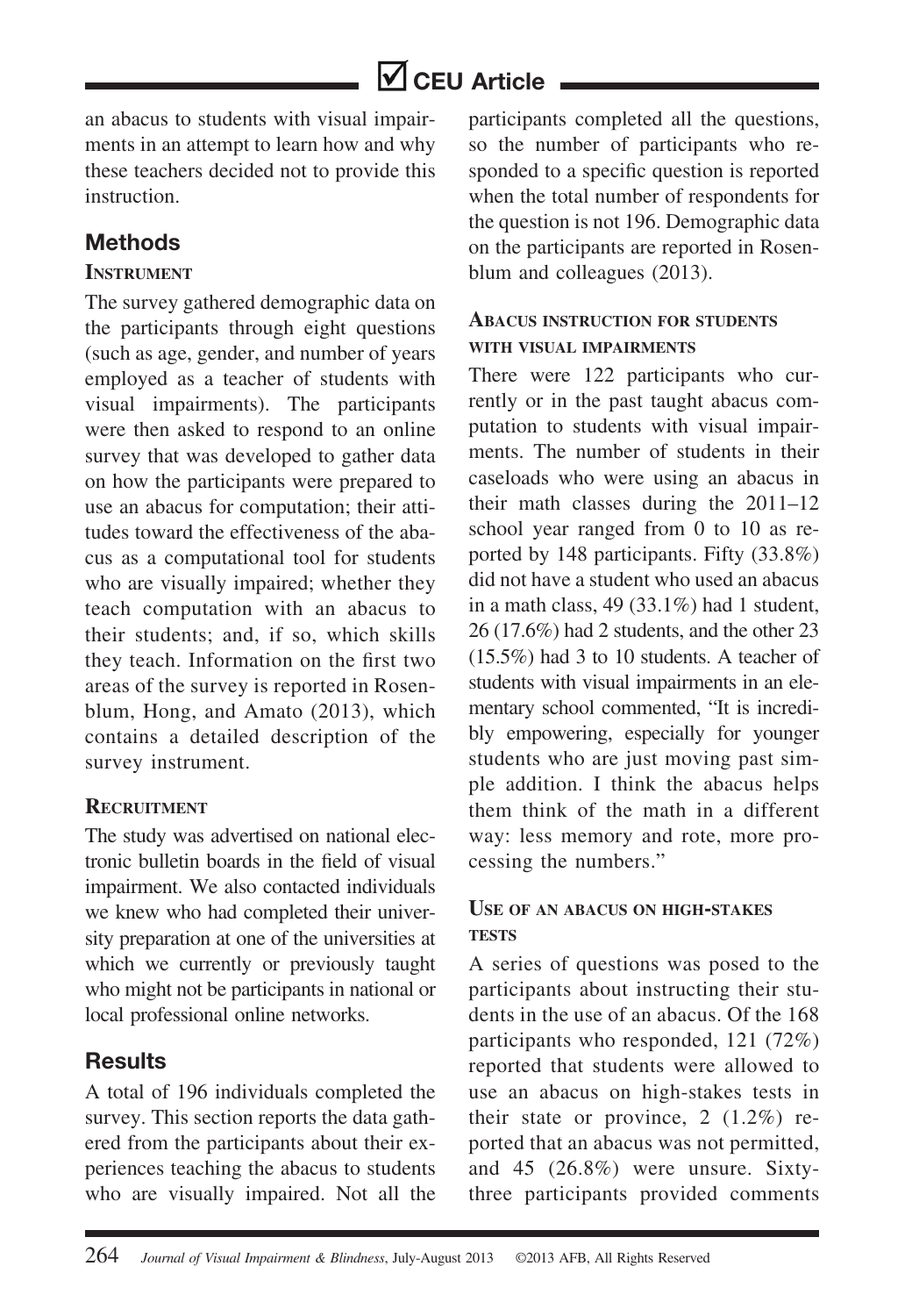about high-stakes testing, including many who offered the analogy that the abacus is like a pencil and paper for sighted students. "Its use should be permitted any time a sighted student is allowed 'scratch paper' (or the test margins) for working out problems." "It is a tool, equivalent to paper [or] pencil for students who are [blind or visually impaired]. Students must know how to add, subtract, multiply, and divide to use the abacus, so it is not equivalent to a calculator." Some teachers commented on their students' preference for using technology, especially in the higher grades: "By the time my students are in high school, they would usually rather use the talking calculator than the abacus, so although it is listed as an accommodation, I can't remember any students using their abacus past about [the] 5th grade."

#### **ABACUS GOALS ON INDIVIDUALIZED EDUCATION PROGRAMS**

When asked if their students had goals related to the abacus on their Individualized Education Programs (IEPs) for the 2011–12 school year, 147 participants responded. Of the 147, 69 (46.9%) reported that their students did not have IEP goals for an abacus, 42 (28.6%) had 1 student with such goals, 18 (12.2%) had 2 students with such goals, and 18 (12.3%) had 3 to 6 students with such goals. One participant observed, "Students who were allowed to have abacus skills on their IEP often enjoyed instruction. If the regular classroom teacher and/or classroom aide was able to learn with the student, things went very well."

### **METHODS OF INSTRUCTION AND SKILLS TAUGHT TO STUDENTS**

The participants were asked which methods of instruction they used to teach their students to compute using an abacus. Multiple responses were allowed. A description of the methods for computation is presented in Box 1. Of the 148 participants who responded, 71 (48.0%) used the counting method, 57 (38.5%) used a combination of methods, 51 (34.5%) used the logic-partner method, 28 (18.9%) used the papercompatible method, 21 (14.2%) used the secrets method, 17 (11.5%) used the Hadley School for the Blind method, 12 (8.1%) did not recall the name of the method they used, and 7 (4.7%) used a method they developed. Several of the written comments supported the perceptions that some preservice training programs did not provide the participants with adequate exposure to a variety of computational methods on the abacus. One participant noted, "I teach the way I was taught, and I have had to switch a student because [he or she was] taught another method but could not compute accurately." Yet an encouraging theme of the comments revolved around the teaching strategy of using the abacus as a tool to teach place value: "I love using the abacus right away to help with understanding place value. [It] makes it so easy to braille [or] write the answers with the commas in the correct place by copying from the abacus."

The participants were asked at what age they typically begin introducing the abacus to their students. Of the 137 who responded, 24 (17.5%) did so during preschool, 55 (40.1%) did so during kindergarten, 36 (26.3%) did so during the first grade, 9 (6.6%) did so during the second grade, 6 (4.4%) did so during the third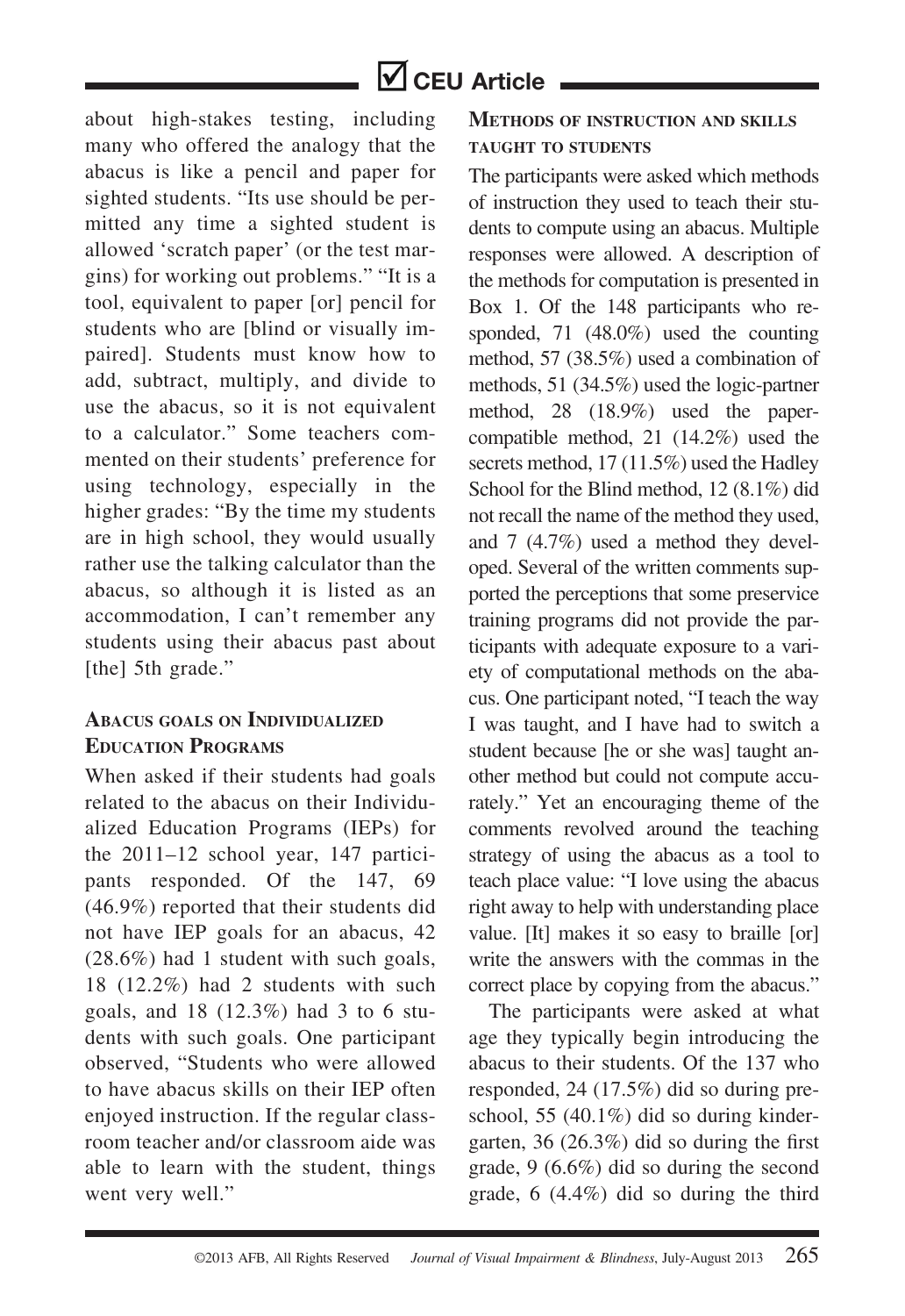### **Descriptors of instructional methods**

*Logic or partner method.* This method focuses on understanding the "what" and "why" of the steps in solving a problem on the abacus. It requires that the student know the partners or complements of the numbers up to 10 ( $5=2+3$ ,  $5=1+4$ ). This method uses synthesis when beads cannot be set directly. Verbalizing the steps and the reasons for each movement made on the abacus is an important feature of this approach (Livingston, 1997).

*Secrets method.* This method focuses on the process of moving the abacus beads in a particular sequence, following a specific set of rules for different numbers and operations. It does not emphasize the understanding of that process, rather the rote memory of the bead movements (Davidow, 1988).

*Counting method.* This method has the student count each bead as it is added or subtracted, moving from the unit beads to the 5 beads (but counting only 1 for all beads). There are also specific rules regarding certain numbers and operations, but fewer than the full set of secrets (Millaway, 2001).

*Paper-compatible method.* The paper compatible method has the user complete problems in the same way an individual completes them using paper and pencil. The standard math facts are used, not the secrets or a series of questions (Willoughby & Duffy, 1989).

*Hadley School for the Blind method.* Hadley School for the Blind uses the indirect method to teach the abacus. The indirect method combines both the logic or partner method and the secrets method. Complements are explained and students are expected to use that understanding to follow a specific set of rules for adding and subtracting.

#### *Box 1.*

grade, 3 (2.2%) did so during the fourth grade, 2 (1.5%) did so during middle school, and  $2(1.5\%)$  did so during high school. Some participants commented that the introduction of the abacus depended on the developmental level and the ability of a student to understand the basic concepts of the tool. Others introduced the abacus when it made sense to do so in the academic curriculum. One participant explained the rationale for the choice: "When students' peers are asked to count (e.g., in many preschools, children count the days of the month, etc.), we just count right along by moving beads when counting."

The participants were given a list of factors to consider when determining when to begin instruction in an abacus, with multiple responses allowed. Of the 148 participants who responded, 105 (70.9%) considered a student's academic abilities, 71 (48.0%) considered whether a student is blind, 67 (45.3%) considered a student's fine motor abilities, 49 (33.1%) considered a student's grade in school, and 24 (16.2%) each considered a student's chronological age and whether the student has low vision. The participants taught students from kindergarten through high school. Their comments covered the full range of grade placement and students'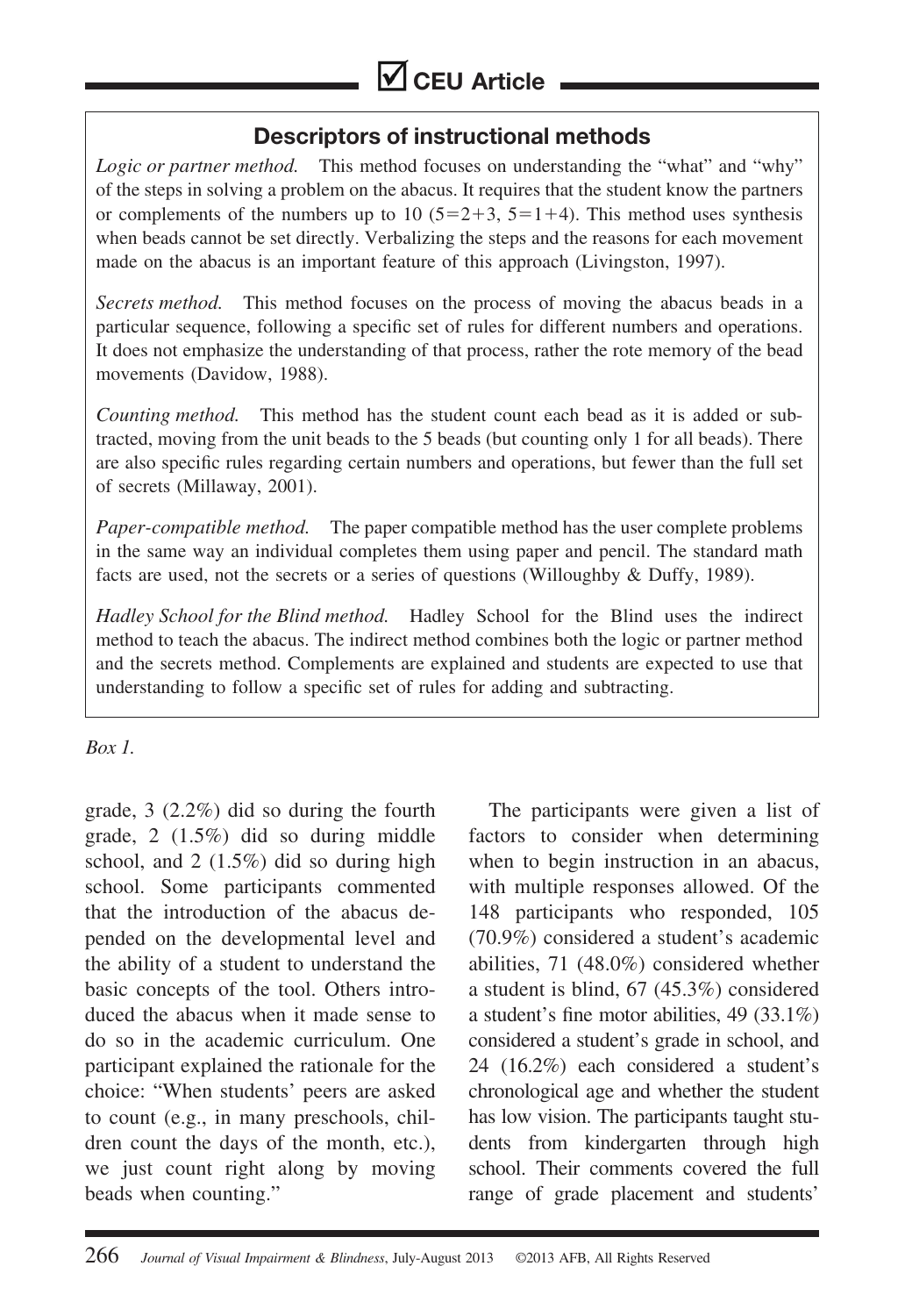#### *Table 1*

#### **The abacus skills that the 146 participants taught to students by educational setting (***N;* **% in parentheses).**

| Skill                                                                           | Total | Itinerant<br>or travel<br>$(n = 111)$ | Resource room<br>or self-contained<br>classroom<br>$(n = 16)$ | Residential<br>or specialized<br>school<br>$(n = 19)$ |
|---------------------------------------------------------------------------------|-------|---------------------------------------|---------------------------------------------------------------|-------------------------------------------------------|
| One-digit addition without synthesis or secrets                                 | 113   | 88 (77.9)                             | 12 (10.6)                                                     | 13 (11.5)                                             |
| Addition of two or more digits without synthesis<br>or secrets                  | 109   | 85 (78.0)                             | 12(11.0)                                                      | 12(11.0)                                              |
| One-digit subtraction without synthesis or secrets                              | 99    | 76 (76.8)                             | 1(11.1)                                                       | 12(12.1)                                              |
| Subtraction of two or more digits without<br>synthesis or secrets               | 94    | 74 (78.8)                             | 10(10.6)                                                      | 10 (10.6)                                             |
| One digit as the multiplier (multiplication)                                    | 98    | 71 (72.4)                             | 14 (14.3)                                                     | 13 (13.3)                                             |
| One-to-one correspondence                                                       | 97    | 77 (79.4)                             | 9(9.3)                                                        | 11(11.3)                                              |
| One-digit addition with synthesis or secrets                                    | 88    | 68 (77.3)                             | 11 (12.5)                                                     | 9(10.2)                                               |
| Addition of two or more digits with synthesis<br>or secrets                     | 86    | 67 (77.9)                             | 10(11.6)                                                      | 9(10.5)                                               |
| One-digit subtraction with synthesis or secrets                                 | 84    | 64 (76.2)                             | 11(13.1)                                                      | 9(10.7)                                               |
| One digit as the divisor (division)                                             | 82    | 60 (73.2)                             | 10(12.2)                                                      | 12 (14.6)                                             |
| Subtraction of two or more digits with synthesis<br>or secrets                  | 80    | 60 (75.0)                             | 11 (13.8)                                                     | 9(11.2)                                               |
| Two or more digits as the multiplier<br>(multiplication)                        | 80    | 56 (70.0)                             | 12(15.0)                                                      | 12 (15.0)                                             |
| Decimals or money                                                               | 67    | 53 (79.1)                             | 8(11.9)                                                       | 6(9.0)                                                |
| Two or more digits as the divisor (division)                                    | 66    | 46 (69.6)                             | 10(15.2)                                                      | 10(15.2)                                              |
| Record keeping (such as telephone numbers<br>and score keeping)                 | 48    | 36(75.0)                              | 4(8.3)                                                        | 8(16.7)                                               |
| Fractions                                                                       | 43    | 32 (74.4)                             | 5(11.6)                                                       | 6(14.0)                                               |
| How to couple two abaci together to perform<br>more lengthy computational tasks | 27    | 19 (70.4)                             | 3(11.1)                                                       | 5(18.5)                                               |
| Square roots                                                                    | 11    | 6(54.5)                               | 2(18.2)                                                       | 3(27.3)                                               |

abilities. A participant who worked with young students echoed the sentiments of many respondents: "I start them when other children begin doing math, i.e., when they enter school!"

The participants who reported teaching abacus skills to students were given the same list of skills found in Rosenblum and colleagues (2013). In this study, the participants were asked to tell the level of proficiency they were expected to achieve and the exposure they received for each identified skill within their university preparation. Using this list and thinking of their students with visual impairments, the participants were asked to indicate which of these skills

they teach their students. Data are reported for the skills in Table 1 on the basis of the participants' employment settings. Addition and subtraction were the two math operations most often taught to the students. Higher-level math computation skills, such as multiplication with multiple digits in the multiplier or division, were taught less frequently. Few participants provided instruction on computing fractions or square roots using an abacus.

The participants were also asked to explain the reasons they did not teach certain skills to their students. Seventy-seven answered this open-ended question. Their responses included that they did not believe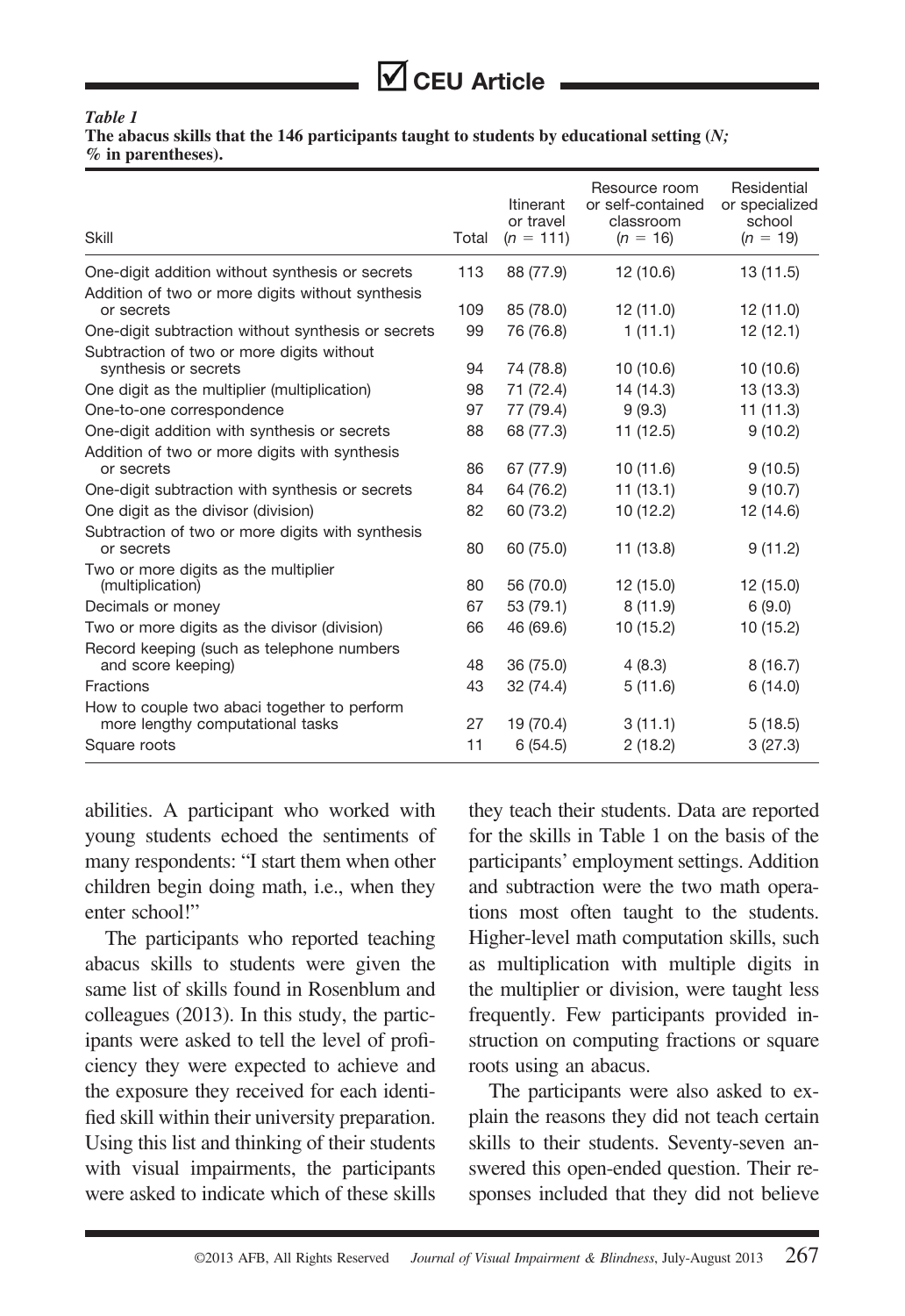that they were effective instructors of abacus skills, lacked confidence to teach abacus skills, did not know where to get updated training, did not like using an abacus, or did not have time to teach abacus skills. Other responses were related to the lack of support, including the lack of a paraprofessional to follow up on abacus skills with students. Still other responses were related to the lack of time: "There isn't typically enough time in a regular elementary curriculum to do both the math curriculum well and teach the abacus besides."

The participants listed reasons related to their students as justification for not providing instruction in abacus skills. These reasons included their perceptions that students used mental math; that the abacus was not an appropriate tool for specific students; that students who are infants, toddlers, or preschoolers are not yet ready for instruction in abacus skills; that students have difficulty learning abacus skills; and that students use technology for mathematics. One participant supported the increasing use of technology: "By the time the students have the basic math knowledge to effectively use the abacus, they are using technology that includes calculators."

### **RESOURCES USED BY THE PARTICIPANTS**

An open-ended question asked the participants which resources (such as books, websites, and activities) they use when teaching abacus skills to their students. The most commonly used books were *Abacus Basic Competency: A Counting Method* (Millaway, 2001), *Use of the Cranmer Abacus* (Livingston, 1997), and *The Abacus Made Easy* (Davidow, 1988). Several participants reported that they considered the materials they received through the Hadley School for the Blind course on abacus methods to be great resources. The video *Hands-on Experience with the Cranmer Abacus* (Pester, n.d.) was also used, as were instructional videos clips on YouTube (a video-sharing website). Some participants referred to course materials from their university preparation programs. Only a few identified additional resources for activities they use with their students to teach and practice computational skills using an abacus.

### **PARTICIPANTS WHO DID NOT PROVIDE INSTRUCTION IN AN ABACUS**

Of the 196 participants, 32 reported that they did not teach abacus skills to children with visual impairments. These individuals were given a list of reasons why they might not teach abacus skills and were asked to check all that applied. Ten (31.3%) chose "I do not have the knowledge or skills to be an effective abacus instructor for my students"; 10 (31.3%) chose "My students use mental math or rote memorization to complete mathematical computation"; 8 (25.0%) chose "I am no longer confident in my abacus skills because I have not taught abacus in a long time [or]ever"; 8 (25.0%) chose "I work with students who do not have the ability to complete simple addition [and] subtraction using objects, so the abacus is not an appropriate tool"; 7 (21.9%) chose "I don't know where to go to get updated training in abacus skills"; 5 (15.6%) chose "I work with students who are infants, toddlers, . . . or preschoolers who are not yet developmentally ready to use the abacus"; 2 (6.3%) chose "I do not have time to work 1:1 with a student to teach him [or] her the abacus"; and 2 (6.3%) chose "I do not have a paraprofessional or other staff member who can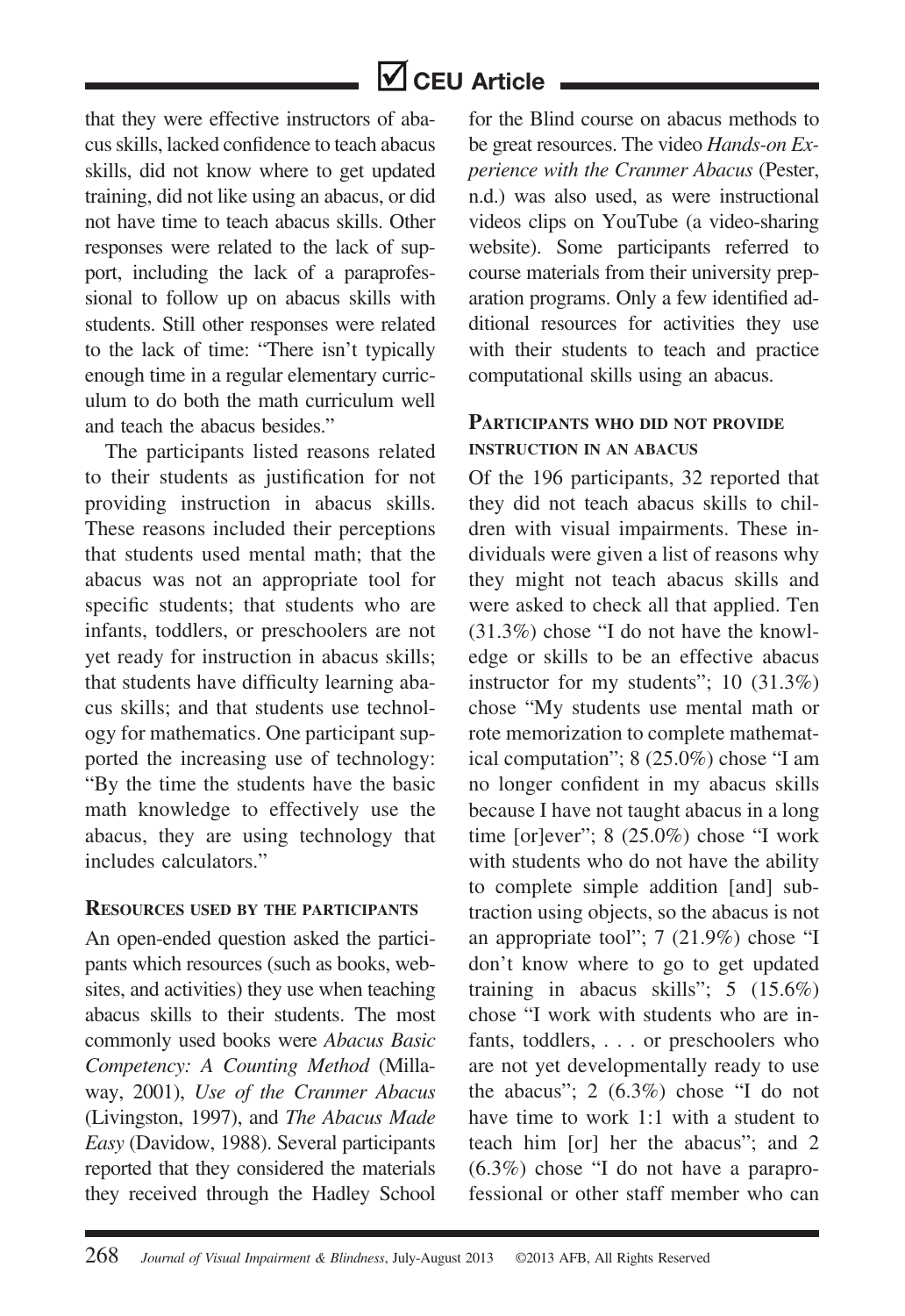follow through on abacus instruction when I am not with the student." The participants provided additional reasons why they did not provide instruction in the abacus, including that their students had low vision, used technology, and were not developmentally ready for instruction in abacus skills.

The 32 participants were asked, "In the future do you plan to teach the abacus to students who are visually impaired for whom it would be an appropriate tool?" Seventeen (53.1%) said that they were definitely unlikely or unlikely to teach abacus skills, 10 (31.3%) were fairly certain that they would teach abacus skills, and 5 (15.6%) had definite plans to teach abacus skills in the future. The 32 participants were asked to share their level of agreement with the statement, "I believe the abacus is a useful tool to teach students to perform mathematical calculations" on a 4-point Likert scale from  $1 =$  "definitely not likely" to  $4 =$  "definitely likely." The mean for this item for 32 participants was 2.85 ( $SD = 1.17$ ), the median was 3.00, and the mode was 3.

### **Discussion**

In this age of technology, the abacus is still being used and continues to have a place in the toolbox of students with visual impairments. Rosenblum and Smith (2012) found that computation with an abacus was taught in 25 of 26 university preparation programs. University instructors would not allocate precious time to teach preservice teachers of students with visual impairments to use this device if they did not think it had a place in the toolbox of students. The data gathered in this study are valuable, because they provide the field with a snapshot of how teachers of students with visual impairments decide to teach computation with an abacus, how to determine when instruction should begin, which methods of computation are being taught, and which computational skills students learn with an abacus.

Most U.S. states and Canadian provinces have standards that require students to pass high-stakes tests to advance to the next grade or to graduate. More than one in four participants did not know if an abacus was permitted to be used on highstakes tests in their state or province. It is imperative that teachers of students with visual impairments be well versed in what is and is not permissible for students to use on these tests. In addition, almost half the participants indicated that their students do not have IEP goals related to using the abacus. When one considers that sighted students are allowed to use scratch paper to compute, children with visual impairments who are abacus users should be allowed to use this tool.

We were surprised to note that not all the participants who indicated that they taught abacus computation skills used an abacus to teach the concept of one-to-one correspondence. It is possible that they use other math manipulatives to teach this skill before they introduce the abacus. Further examination of this aspect of abacus instruction could be valuable. It is not surprising that higher-level math skills (such as division with two-digit divisors or computing fractions and square roots) were taught to few students. It would be valuable to determine if these skills are not taught because teachers of students with visual impairments are not comfortable with these skills, students are not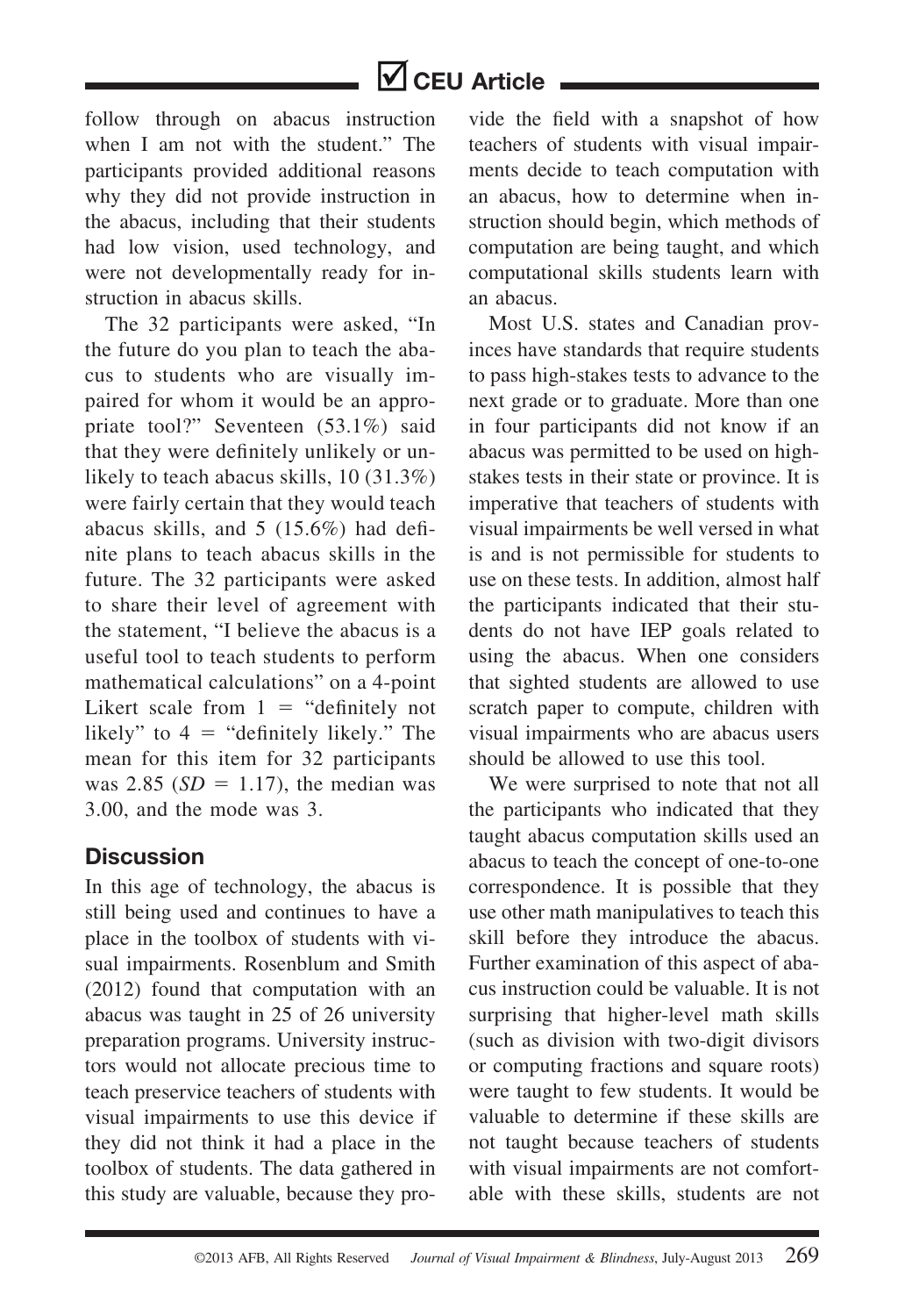developmentally ready for instruction in these skills, or other tools (such as a calculator) are used.

The role that technology plays in the decision-making processes of both teachers of students with visual impairments and students as to what strategies and tools are used in math instruction and how this technology influences a student's choice to compute with an abacus or other devices, such as a talking calculator, would also be worth further exploration. Both mental math and the use of technology have their place in education. Like all students, students with visual impairments should be expected to be proficient in these skills. Seeley (2005) suggested that there are two major functions of mental math. Traditional means of computation may be considered the primary role, but the extended function of mental math includes conceptual understanding and problem solving. Therefore, we must be cautious in not sacrificing students' understanding of concepts, such as place value and the ability to compute without using technology. The abacus is not a tool that is exclusively replacing technology, but is a device that can complement mental math and technology options for mathematics. A well-balanced instructional program that combines the goals of the general education curriculum and the ECC (Hatlen, 1996) is necessary for students with visual impairments.

It is interesting to observe that the participants did not view the presence of an additional disability as a determining factor in whether to provide instruction in using an abacus. Although a significant number of participants rated academic ability as a determining factor, functional use of the abacus, such as keeping records and organizing data, were not readily identified. We acknowledge that the abacus has distinctive roles for students whose learning needs are more concrete and functional. Approximately one-third of the participants taught record keeping using an abacus. They identified keeping scores during games, tallying the number of items completed, and developing number concepts as ways to use an abacus that should be taught to students.

### **LIMITATIONS**

This study had several limitations. First, we did not gather data about specific children to whom abacus instruction was provided, nor did we evaluate the quality of the instruction that the participants provided. Second, all the data we gathered were from self-reports, and we did not verify them. Third, the topic of preparation and instruction in an abacus may have been one that did not interest some potential participants because they do not believe in the value of the tool, do not have experience teaching abacus computation, or for any other unspecified reason. Therefore, these individuals may not have participated in the study, which may have skewed the data gathered from the reported experiences and interest levels of the participants. Fourth, not all the participants responded to all the questions. Finally, the study was advertised on national electronic bulletin boards, and we sent information to teachers of students with visual impairments whom we knew. Thus, this convenience sample may not represent the population of teachers of students with visual impairments in the United States and Canada.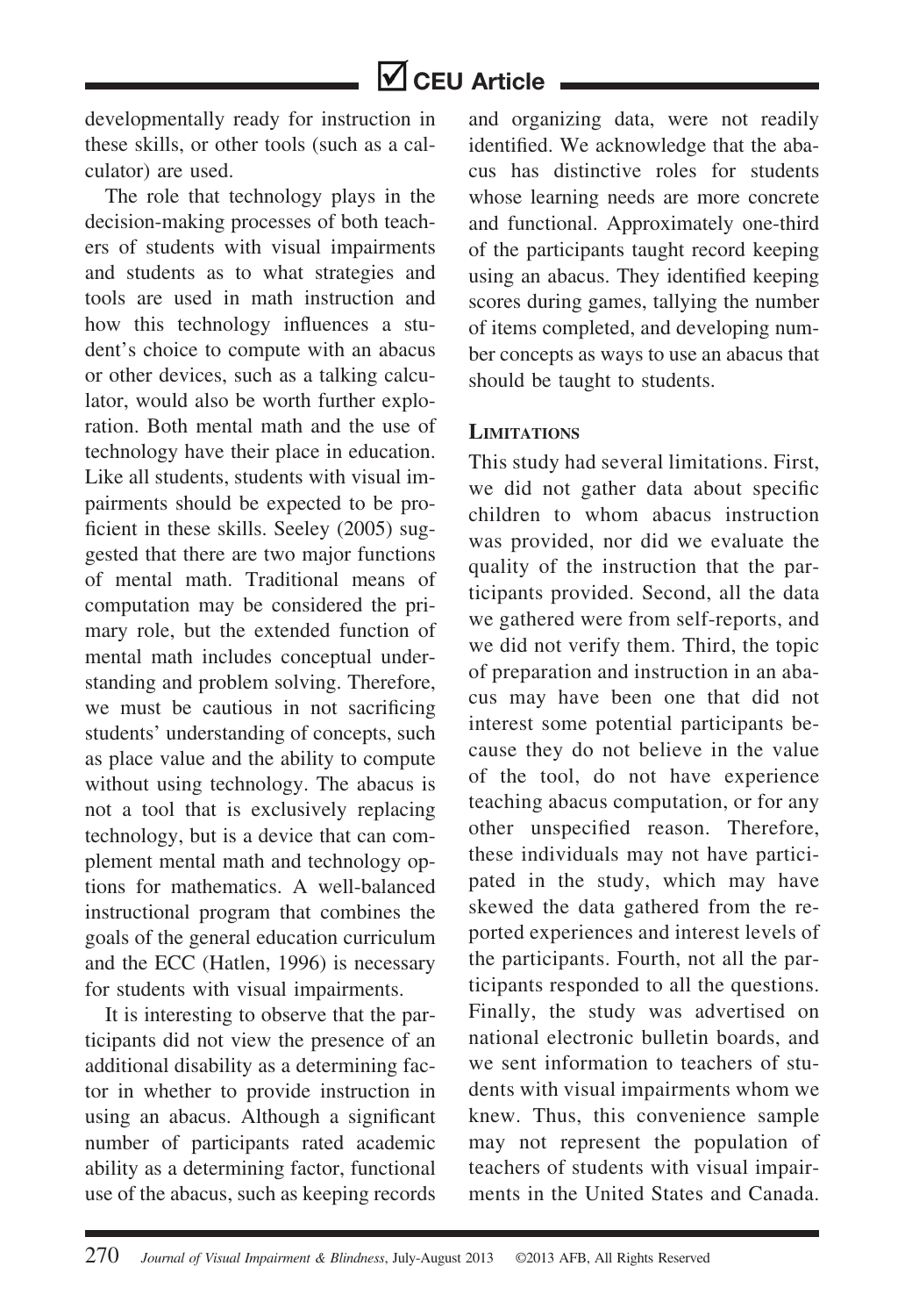### **Implications for practitioners**

The abacus is used with students who are visually impaired to teach computation. We recognize that the role of teachers of students with visual impairments is multifaceted, as Spungin and Ferrell (2007) described. Teachers of students with visual impairments must be well prepared to meet the diverse needs of their students. Although some participants indicated that they did not teach computation with an abacus to their students because of their own lack of knowledge, other participants reported that this was not the case. Since Rosenblum and Smith (2012) reported that 25 out of 26 university preparation programs provide instruction to future teachers of students with visual impairments in computation with an abacus, a logical conclusion is that the vast majority of future teachers of students with visual impairments should have received instruction in this area. If they have not received such instruction, or if their instruction was so long ago that they are "rusty," resources are available to support their abacus computation skills. These resources include instructional books, videos, and courses from the Hadley School for the Blind. L. Penny Rosenblum, at the University of Arizona, is working on an iDevice app that will allow one to practice abacus computation skills for addition and subtraction using the method developed by Livingston (1997). If she is successful in developing and distributing this app, she plans to add other math operations and computation methods.

Abacus instruction for students who are visually impaired supports the common core state standards that define the knowledge and skills that students should have during their K–12 education. These standards focus on preparation for future educational and vocational goals and include STEM (science, technology, engineering, and math) standards.

Future studies are needed to examine closely how teachers of students with visual impairments are providing instruction to students in using an abacus. Questions to guide this research include these: At what age is it best to introduce the abacus to children? What method of computation is best to use with specific types of learners? Where should abacus instruction be provided (in a general education classroom or in a resource room)? For students who have additional disabilities, what criteria should be used to determine whether an abacus is an appropriate learning tool, and what methods should be used to teach the students to use an abacus in a meaningful way on the basis of their learning needs and future goals? Last, what is the role of an abacus for students who are using both assistive and mainstream technology?

### **References**

- California Department of Education. (2006). *Braille mathematics standards adopted by the California State Board of Education.* Retrieved from http://www.cde.ca.gov/sp/ se/sr/documents/braillemathstand.pdf
- Culpepper, M. (2001). Teachers of the visually impaired: Roles, rights, and responsibilities. *Future Reflections*, *20*(1). Retrieved from https://nfb.org/images/nfb/publications/fr/ fr20/issue1/f200108.htm
- Davidow, M. E. (1988). *The abacus made easy*. Louisville, KY: American Printing House for the Blind.
- DeMario, N., Lang, S., & Lian, M. (1998). Teachers' self-assessed competence and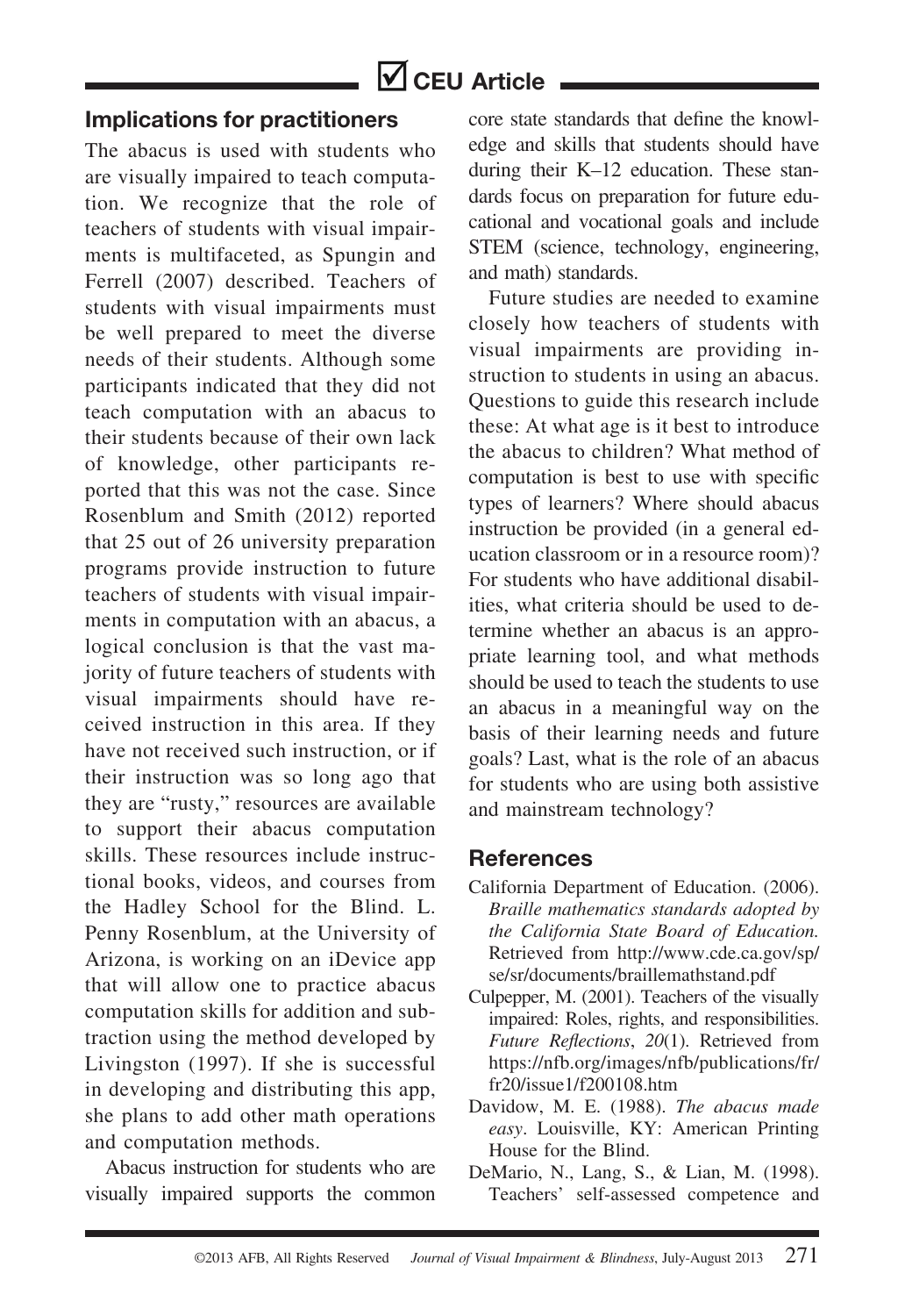attitudes toward literary braille and the Nemeth code. *Journal of Visual Impairment & Blindness, 92*, 354–357.

- Hatlen, P. (1996). The core curriculum for blind and visually impaired students, including those with additional disabilities. *RE:view, 28*(1), 25–32.
- Kapperman, G., Heinze, A., & Sticken, J. (1997). *Strategies for developing mathematics skills in students who use braille.* Sycamore, IL: Research and Development Institute.
- Kapperman, G., Heinze, T., & Sticken, J. (2000). Mathematics. In A. J. Koenig & M. C. Holbrook (Eds.), *Foundations of education, Volume II, Instructional strategies for teaching children and youths with visual impairments* (pp. 370–399). New York: AFB Press.
- Livingston, R. (1997). *Use of the Cranmer abacus*. Austin: Texas School for the Blind and Visually Impaired.
- Lohmeier, K. (2008). Analyzing the presence of academic and vision-specific priorities in specialized schools through culture: A case study. *Journal of Visual Impairment & Blindness, 102*, 484 – 498.
- Millaway, S. M. (2001). *Abacus basic competency: A counting method.* Louisville, KY: American Printing House for the Blind.
- Pester, E. J. (Producer). (n.d.). *Hands-on experience with the Cranmer abacus*. [DVD]. Available from http://shop.aph.org/
- Rosenblum, L. P., Hong, S., & Amato, S. (2013). The abacus: Teachers' preparation and beliefs about their abacus preservice preparation. *Journal of Visual Impairment & Blindness, 107*(4), 274 –285.
- Rosenblum, L. P., & Smith, D. (2012). Instruction in specialized braille codes, abacus, and tactile graphics at universities in the United States and Canada. *Journal of*

*Visual Impairment & Blindness, 106*, 339 – 350*.*

- Rule, A. C., Stefanich, G. P., Boody, R. M., & Pfeiffer, B. (2011). Impact of adaptive materials on teachers and their students with visual impairments in secondary science and mathematics classes. *International Journal of Science Education, 33*, 865– 887.
- Seeley, C. (2005). Do the math in your head! *NCTM News Bulletin*, *December.* Retrieved from http://www.nctm.org/about/ content.aspx?id=928
- Spungin, S., & Ferrell, K. A. (2007). *The role and function of teachers of students with visual impairments.* Position paper, Division on Visual Impairment, the Council for Exceptional Children, Arlington, VA.
- Tindell, M. (2006). Technology and life skills: A beginner's guide to access technology for blind students: Part two. *Future Reflections*. Retrieved from http://www. nfb.org/images/nfb/publications/fr/fr22/ fr06sum09.htm
- Wolffe, K., Sacks, S. Z., Corn, A. L., Erin, J. N., Huebner, M. K., & Lewis, S. (2002). Teachers of students with visual impairments: What are they teaching? *Journal of Visual Impairment & Blindness, 96,* 293– 304.

*Sheila Amato, Ed.D., adjunct professor, Dominican College, 470 Western Highway, Orangeburg, NY 10962; e-mail:* �*sheila.amato@dc.edu*�*. Sunggye Hong, Ph.D., associate professor, Special Education Department, San Francisco State University, 1600 Holloway Avenue, San Francisco, CA 94132; e-mail:* �*hong72@sfsu.edu*�*. L. Penny Rosenblum, Ph.D., associate professor of practice, Department of Disability and Psychoeducational Studies, University of Arizona, P.O. Box 210069, Tucson, AZ 85721; e-mail:* �*rosenblu@u.arizona.edu*�*.*